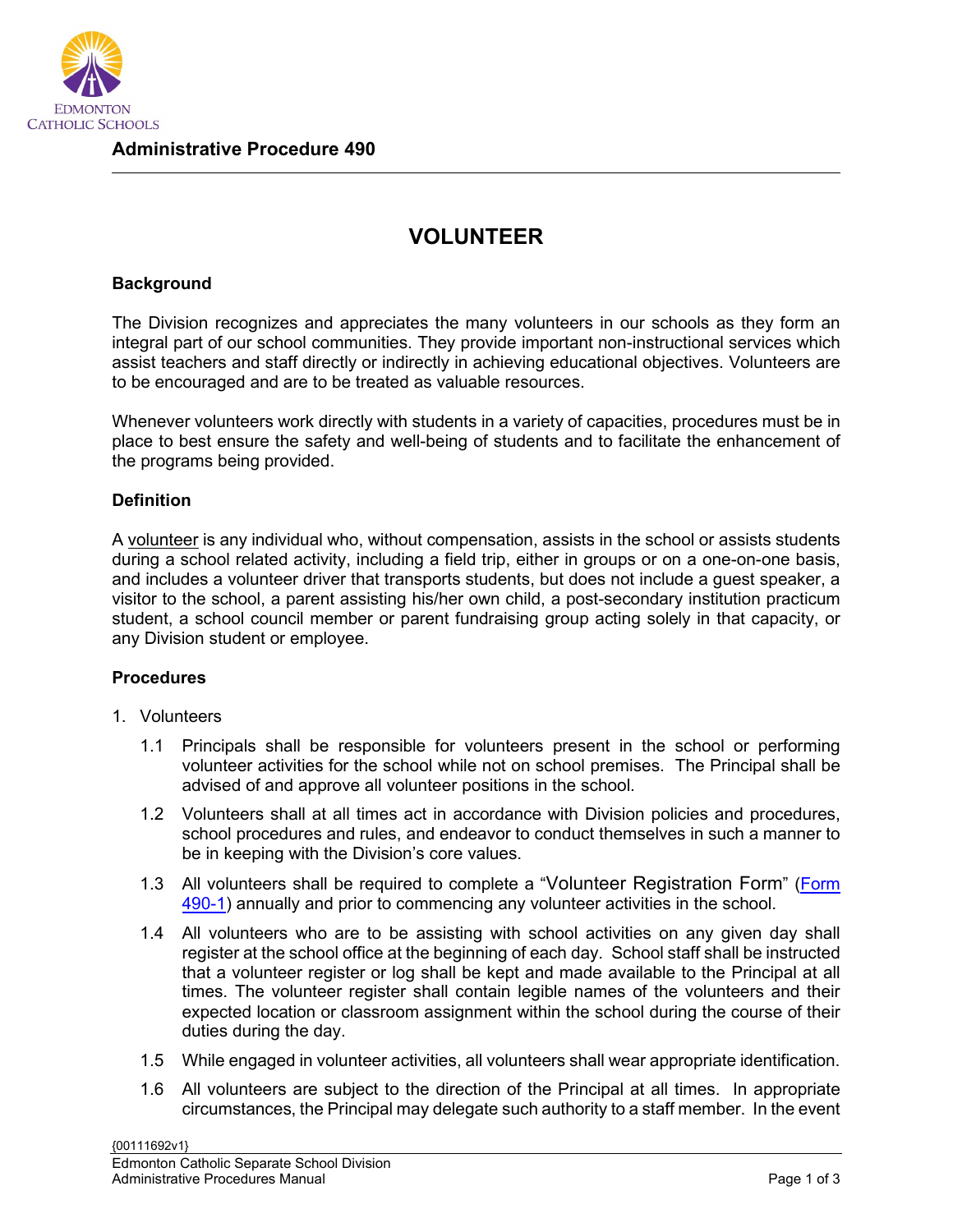

that there is a conflict between the direction of a staff member and the Principal, the Principal's authority shall prevail.

- 1.7 Principals are encouraged to develop processes and procedures that may be unique to their school environments and communicate these to their volunteer communities in a manner fitting the environment.
- 2. Provision of Criminal Declaration, Records and Intervention Record Checks
	- 2.1 All individuals, including minors under the age of eighteen, assuming volunteer duties with a school shall declare a criminal record.
	- 2.2 All individuals, including minors under the age of eighteen, who may be engaged in the following volunteer activities shall be required to provide a Police Information Check and an Intervention Record Check on an annual basis, and prior to assuming any volunteer duties regarding:
		- 2.2.1 Involvement with sports teams;
		- 2.2.2 Overnight field trips;
		- 2.2.3 Activities involving the supervision of students where Division staff members are not in attendance at all times; or
		- 2.2.4 Driving students in Division or non-Division owned vehicles.
	- 2.3 Police Information Checks and/or Intervention Record Checks may also be required at the sole discretion of the Principal, the Deputy Superintendent, Leadership Support Services, and/or the Chief Superintendent in any circumstances where it is deemed appropriate. Under exceptional circumstances, the Deputy Superintendent, Leadership Support Services, or the Chief Superintendent may waive the requirement for the provision of a Police Information Check and/or Intervention Record Check.
	- 2.4 In circumstances where a Police Information and/or Intervention Record Check identifies prior convictions or investigations, the nature and date of the offence/investigation, and any other relevant factors shall be considered by the Principal prior to allowing the individual to assume any volunteer activities on behalf of the school. In circumstances where the Principal requires assistance in making this determination, the Principal may contact the Deputy Superintendent, Leadership Support Services. Where it is determined that circumstances are incompatible with the participation of the volunteer in school activities, the volunteer shall not be allowed to volunteer. This determination by the Principal or by the Principal and the Deputy Superintendent, Leadership Support Services, is final. If circumstances are such that a material change occurs, the individual may be reconsidered for a volunteer activity at a later date.
	- 2.5 If in the course of volunteering with the school, a volunteer is charged with an offence under the Criminal Code of Canada, the volunteer must immediately notify the Principal of all criminal charges laid, excluding minor traffic offences unless the volunteer is engaged in activities involving the use of a motor vehicle. Such events may lead to a suspension of the volunteer's duties until such time as the matter is determined by the courts or otherwise settled.
	- 2.6 The Police Information Check process is complementary if the forms are processed through School Operations Services personnel.